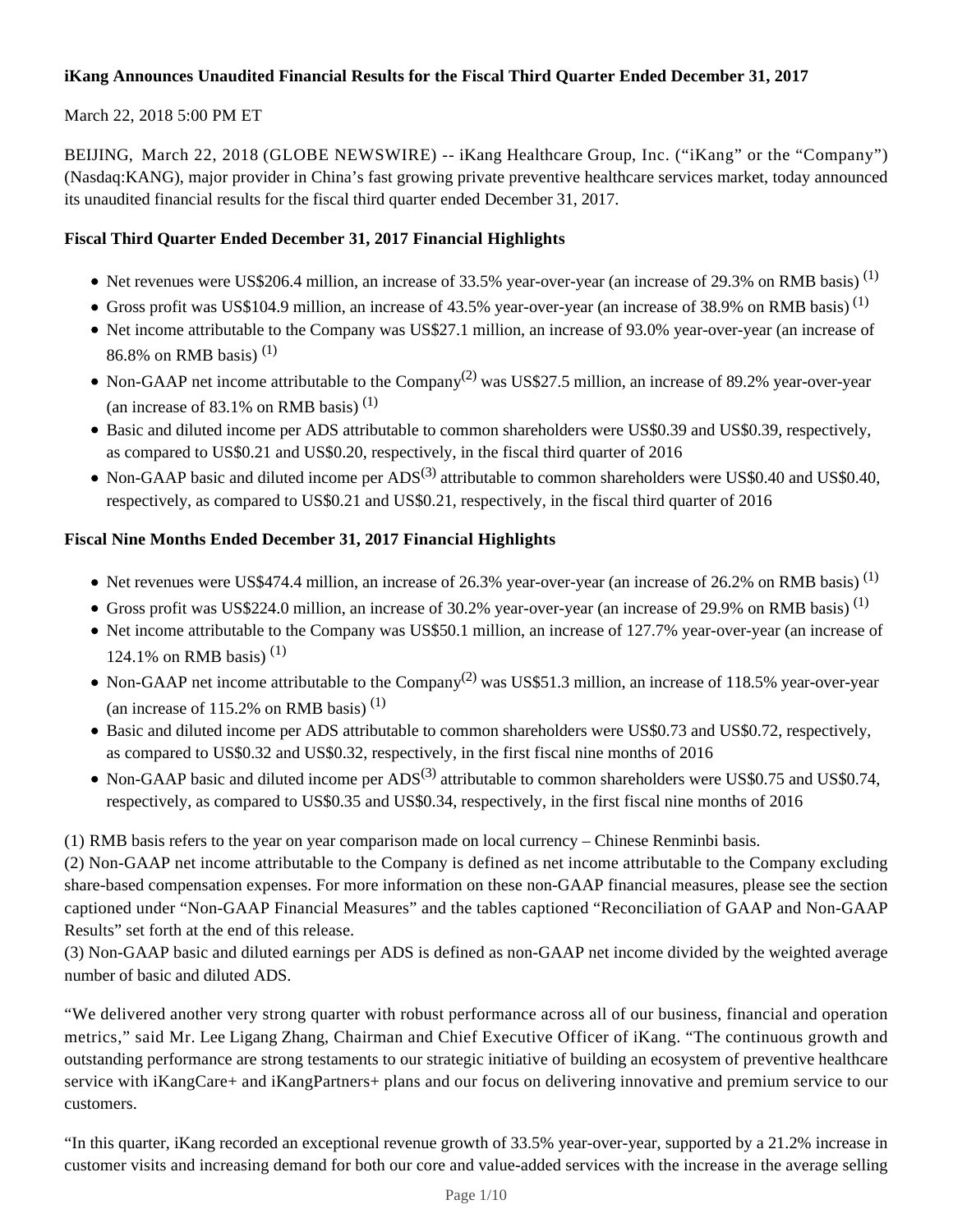price for both individual and corporate customers. As our scale continues to expand, service penetration continues to deepen and operations of medical centers continue to mature, our operating leverage has further enhanced and margins significantly increased. Our gross profit margin increased to 50.8% from 47.3%, operating margin to 23.1% from 17.4% and net profit margin to 13.1% from 9.1%.

"We have made great strides in executing our strategic priorities of iKangCare+ and iKangPartners+ plans to enable the Company to capitalize on the significant opportunity ahead of us. Our energy and focus are on expanding our geographical coverage, deepening market penetration in fast-growing tier-2 and tier-3 cities, improving the utilization of our medical centers, improving operational efficiency and introducing additional value-added services to drive business expansion. We are very excited about our significant short term and long term opportunities as we continue to enhance our service differentiation and market leadership to drive sustainable profitable growth."

## **FISCAL THIRD QUARTER ENDED DECEMBER 31, 2017 UNAUDITED FINANCIAL RESULTS**

#### **Net Revenues**

Net revenues for the fiscal third quarter were US\$206.4 million, representing a 33.5% increase from US\$154.6 million in the same period of the last fiscal year. On RMB basis, the revenue growth was 29.3%. As of December 31, 2017, the number of self-owned medical centers totaled 108 compared to 104 as of December 31, 2016. In this quarter, the Company served approximately a total of 2.40 million customer visits under both corporate and individual programs, representing an increase of 21.2% over the fiscal third quarter of 2016.

The table below sets forth a breakdown of net revenues:

| $(US\$ s million            | 3rd Fiscal Quarter Ended | 3rd Fiscal Quarter Ended | $\mathbf{Yo}\mathbf{Y}$ % |  |
|-----------------------------|--------------------------|--------------------------|---------------------------|--|
|                             | <b>December 31, 2017</b> | <b>December 31, 2016</b> | <b>Change</b>             |  |
| <b>Medical Examinations</b> | 168.0                    | 129.3                    | 29.9%                     |  |
| <b>Disease Screening</b>    | 20.7                     | 12.7                     | 62.5%                     |  |
| <b>Dental Services</b>      | 5.9                      | 3.2                      | 83.0%                     |  |
| <b>Other Services</b>       | 11.8                     | 9.3                      | 28.0%                     |  |
| <b>Total</b>                | 206.4                    | 154.6                    | 33.5%                     |  |

*Medical Examinations:* Net revenues for the quarter were US\$168.0 million, representing a 29.9% increase from US\$129.3 million in the same period of the last fiscal year.

*Disease Screening:* Net revenues for the quarter were US\$20.7 million, representing a 62.5% increase from US\$12.7 million in the same period of the last fiscal year. Disease screening services refer to the additional services requested by individuals under the basic corporate medical examination programs as a result of individual needs.

*Dental Services:* Net revenues for the quarter were US\$5.9 million, representing an 83.0% increase from US\$3.2 million in the same period of the last fiscal year.

*Other Services:* Net revenues for the quarter were US\$11.8 million, representing a 28.0% increase from US\$9.3 million in the same period of the last fiscal year.

#### **Cost of Revenues**

Cost of revenues for the quarter was US\$101.4 million, representing a 24.6% increase from US\$81.4 million in the same period of the last fiscal year.

## **Gross Profit and Gross Margin**

Gross profit for the quarter was US\$104.9 million, representing a 43.5% increase from US\$73.1 million in the same period of the last fiscal year. Gross margin for the quarter was 50.8%, as compared to 47.3% in the third quarter of the last fiscal year.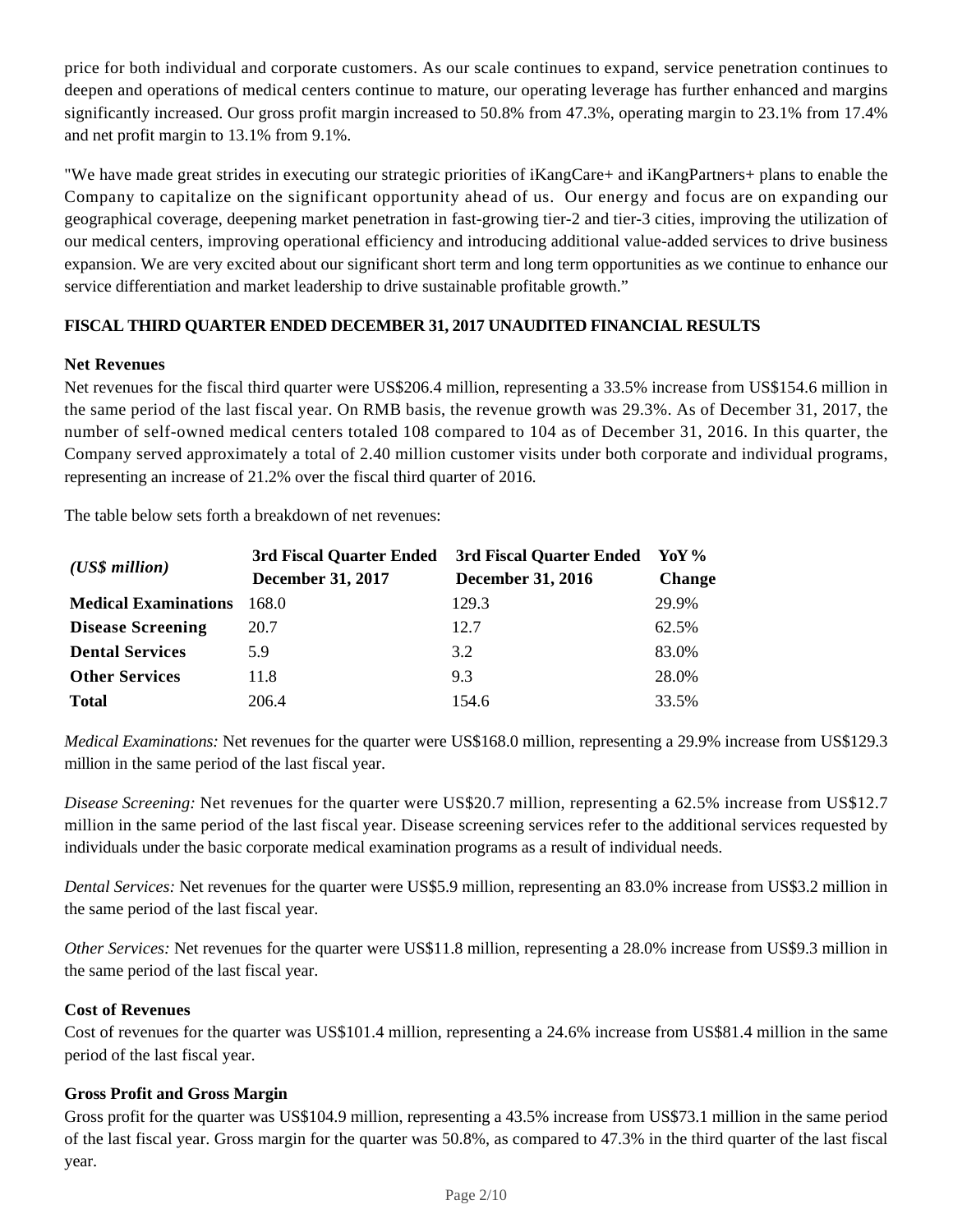## **Operating Expenses**

Total operating expenses for the quarter were US\$57.2 million, representing a 23.7% increase from US\$46.2 million in the same period of the last fiscal year.

#### Selling and marketing expenses

Selling and marketing expenses for the quarter were US\$32.6 million, accounting for 15.8% of total net revenues as compared to 13.9% in the same period of the last fiscal year.

#### General and administrative expenses

General and administrative expenses for the quarter were US\$23.8 million, accounting for 11.5% of total net revenues as compared to 15.4% in the same period of the last fiscal year.

#### Research and development expenses

Research and development expenses for the quarter were US\$0.8, accounting for 0.4% of total net revenues as compared to 0.6% in the same period of the last fiscal year.

#### **Income from Operations**

Income from operations for the quarter was US\$47.7 million, representing a 77.4% increase from US\$26.9 million in the same period of the last fiscal year. Excluding share-based compensation expenses of US\$389,000 for this quarter and US\$489,000 for the same quarter last year, non-GAAP income from operations for the quarter was US\$48.1 million as compared to US\$27.4 million, which reflected an increase of 75.7%.

#### **Non-GAAP EBITDA**

Non-GAAP EBITDA for the quarter was US\$58.7 million, representing a 59.6% increase from US\$36.8 million in the same period of the last fiscal year. Non-GAAP EBITDA margin for the quarter was 28.4% as compared to 23.8% for the same quarter last year.

#### **Net Income**

Net income attributable to the Company for the quarter was US\$27.1 million, representing an increase of 93.0% from US\$14.0 million in the same period of the last fiscal year.

Non-GAAP net income for the quarter was US\$27.5 million, representing an increase of 89.2% from US\$14.5 million in the same period of the last fiscal year. Non-GAAP net income margin for the quarter was 13.3% as compared to 9.4% for the same quarter last year.

#### **Basic and Diluted Earnings per ADS**

Basic and diluted income per ADS attributable to common shareholders were US\$0.39 and US\$0.39, respectively, as compared to US\$0.21 and US\$0.20, respectively, in the same quarter of 2016.

Non-GAAP basic and diluted income per ADS attributable to common shareholders were US\$0.40 and US\$0.40, respectively, as compared to US\$0.21 and US\$0.21, respectively, in the same quarter of 2016.

## **FIRST FISCAL NINE MONTHS ENDED DECEMBER 31, 2017 UNAUDITED FINANCIAL RESULTS**

#### **Net Revenues**

Net revenues for the first fiscal nine months were US\$474.4 million, representing 26.3% increase from US\$375.6 million in the same period of the last fiscal year. On RMB basis, the revenue growth was 26.2%. From the beginning of the year, we have added eight new medical centers. During this period, the Company served approximately a total of 5.64 million customer visits under both corporate and individual programs, representing an increase of 16.7% over the first fiscal nine months of 2016.

The table below sets forth a breakdown of net revenues: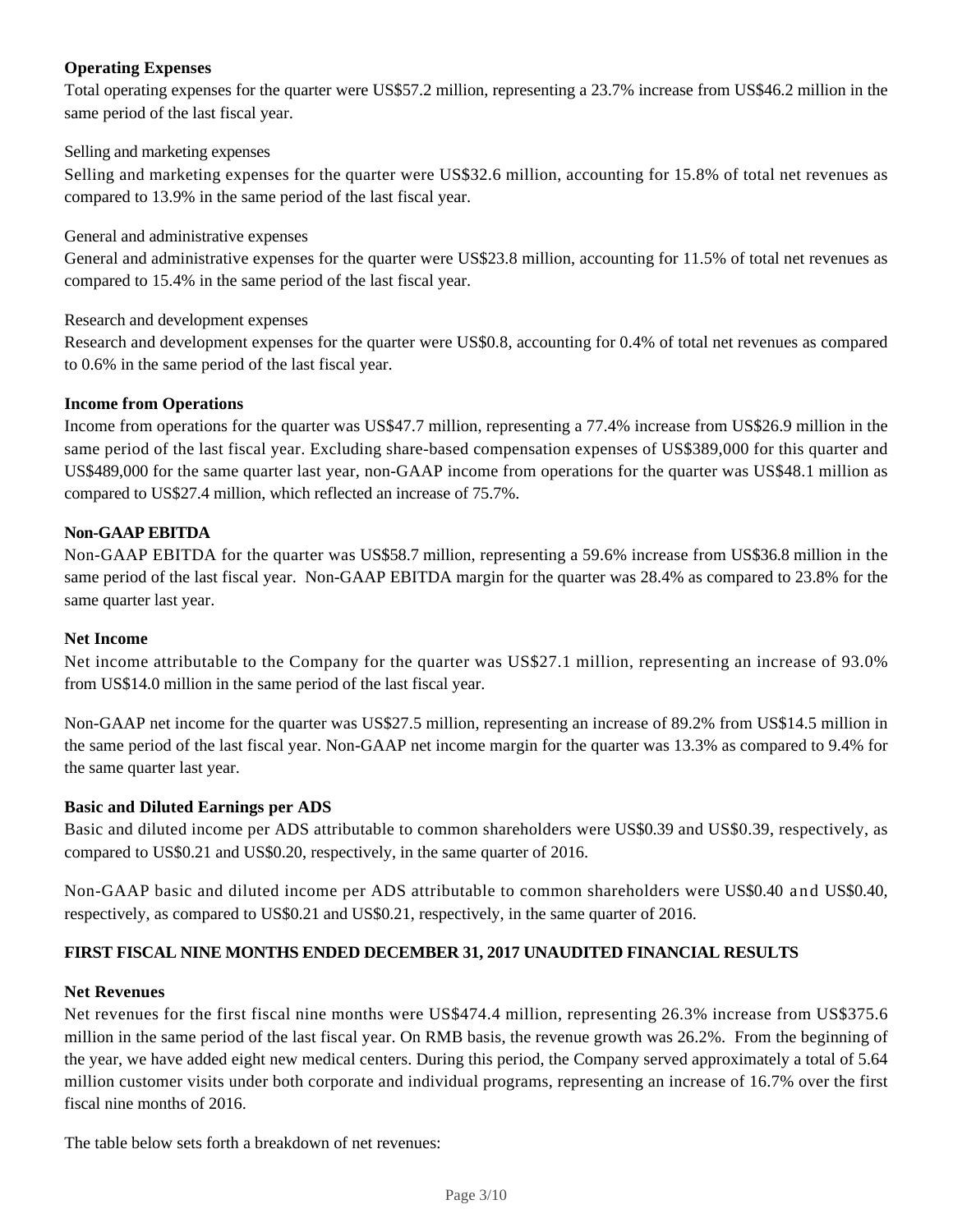| $(US\$ s million                  |       | First Fiscal Nine Months First Fiscal Nine Months YoY% |       |
|-----------------------------------|-------|--------------------------------------------------------|-------|
|                                   |       | Ended December 31, 2017 Ended December 31, 2016 Change |       |
| <b>Medical Examinations</b> 385.0 |       | 314.5                                                  | 22.4% |
| <b>Disease Screening</b>          | 45.1  | 29.0                                                   | 55.4% |
| <b>Dental Services</b>            | 13.4  | 6.9                                                    | 93.3% |
| <b>Other Services</b>             | 30.9  | 25.1                                                   | 23.2% |
| <b>Total</b>                      | 474.4 | 375.6                                                  | 26.3% |

*Medical Examinations:* Net revenues for the period were US\$385.0 million, representing a 22.4% increase from US\$314.5 million in the same period of last fiscal year.

*Disease Screening:* Net revenues for the period were US\$45.1 million, representing a 55.4% increase from US\$29.0 million in the same period of last fiscal year. Disease screening services refer to the additional services requested by individuals under the basic corporate medical examination programs as a result of individual needs.

*Dental Services:* Net revenues for the period were US\$13.4 million, representing a 93.3% increase from US\$6.9 million in the same period of the last fiscal year.

*Other Services:* Net revenues for the period were US\$30.9 million, representing a 23.2% increase from US\$25.1 million in the same period of the last fiscal year.

#### **Cost of Revenues**

Cost of revenues for the period was US\$250.4 million, representing a 23.0% increase from US\$203.6 million in the same period of the last fiscal year.

#### **Gross Profit and Gross Margin**

Gross profit for the period was US\$224.0 million, representing a 30.2% increase from US\$172.0 million in the same period in the last fiscal year. Gross margin for the period was 47.2%, as compared to 45.8% in the same period of the last fiscal year.

#### **Operating Expenses**

Total operating expenses for the period were US\$134.9 million, representing an 8.8% increase from US\$123.9 million in the same period of the last fiscal year.

Selling and marketing expenses

Selling and marketing expenses for the period were US\$71.5 million, accounting for 15.1% of total net revenues as compared to 15.0% in the same period of the last fiscal year.

#### General and administrative expenses

General and administrative expenses for the period were US\$61.1 million, accounting for 12.9% of total net revenues as compared to 17.3% in the same period of the last fiscal year.

#### Research and development expenses

Research and development expenses for the period were US\$2.3 million, accounting for 0.5% of total net revenues as compared to 0.7% in the same period of the last fiscal year.

#### **Income from Operations**

Income from operations for the period was US\$89.1 million, representing an 85.4% increase from US\$48.1 million in the same period of the last fiscal year. On RMB Basis, the increase was 83.1%. Excluding share-based compensation expenses of US\$1,162,000 for this period and US\$1,462,000 for the same period of the last year, non-GAAP income from operations for the period was US\$90.2 million as compared to US\$49.5 million, which reflected an increase of 82.2%.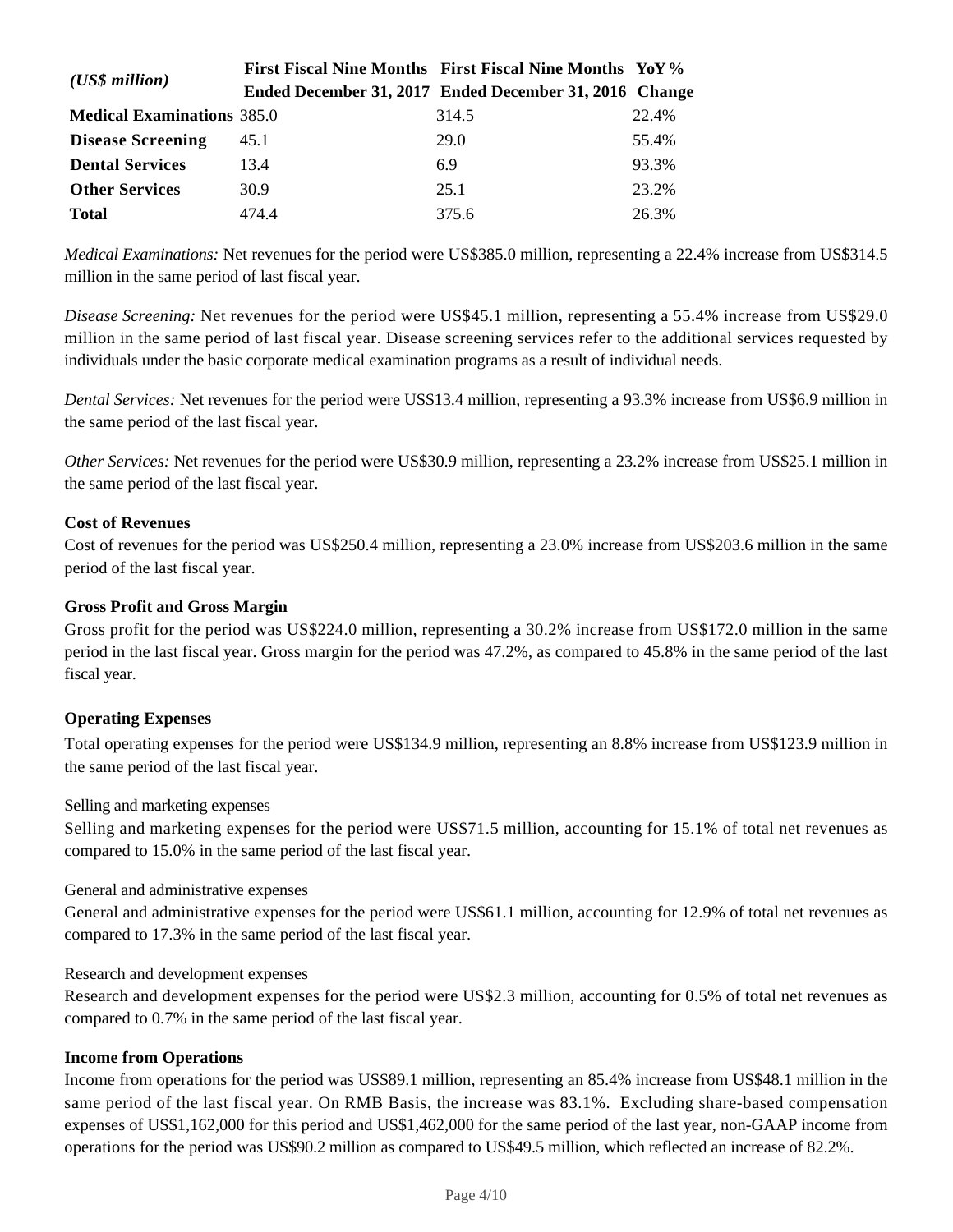## **Non-GAAP EBITDA**

Non-GAAP EBITDA for the period was US\$121.4 million, representing a 57.7% increase from US\$77.0 million for the same period of the last fiscal year. Non-GAAP EBITDA margin for the period was 25.6% as compared to 20.5% for the same period last year.

#### **Net Income**

Net income attributable to the Company for the period was US\$50.1 million, representing an increase of 127.7% from US\$22.0 million in the same period of the last fiscal year.

Non-GAAP net income for the period was US\$51.3 million, representing an increase of 118.5% from US\$23.5 million in the same period of the last fiscal year. Non-GAAP net income margin for the period was 10.8% as compared to 6.3% for the same period last year.

#### **Basic and Diluted Earnings per ADS**

Basic and diluted income per ADS attributable to common shareholders were US\$0.73 and US\$0.72, respectively, as compared to US\$0.32 and US\$0.32, respectively, in the first fiscal nine months of 2016.

Non-GAAP basic and diluted income per ADS attributable to common shareholders were US\$0.75 and US\$0.74, respectively, as compared to US\$0.35 and US\$0.34, respectively, in the first fiscal nine months of 2016.

#### **Cash and Cash Equivalents**

As of December 31, 2017, the Company's cash and cash equivalents, restricted cash and term deposit totaled US\$77.7 million, as compared to US\$45.5 million as of September 30, 2017.

#### **GUIDANCE FOR FISCAL YEAR 2017 ENDING MARCH 31, 2018**

For the fiscal year 2017 ending March 31, 2018, the Company reaffirms its guidance of net revenue to be between RMB3.57 billion and RMB3.72 billion, representing a year-on-year increase between 22% and 27%.

This guidance is based on the current market conditions and reflects the Company's current and preliminary estimates of market and operating conditions and customer demand, which are all subject to change.

#### **Conference Call**

iKang's management will host a conference call at 8:00 am US Eastern Time (8:00 pm Beijing/Hong Kong Time) on March 23, 2018, to discuss its quarterly results and recent business activities.

To participate in the conference call, please dial the following number five to ten minutes prior to the scheduled conference call time:

| China:                | 4006-208-038   |
|-----------------------|----------------|
| Hong Kong:            | 800-906-601    |
| <b>United States:</b> | 186-6519-4004  |
| International:        | $+656713-5090$ |
| Passcode:             | 7294807        |

The Company will also broadcast a live audio webcast of the conference call. The webcast will be available at http://ir.ikang.com/.

Following the earnings conference call, an archive of the call will be available by dialing:

China: 4006-322-162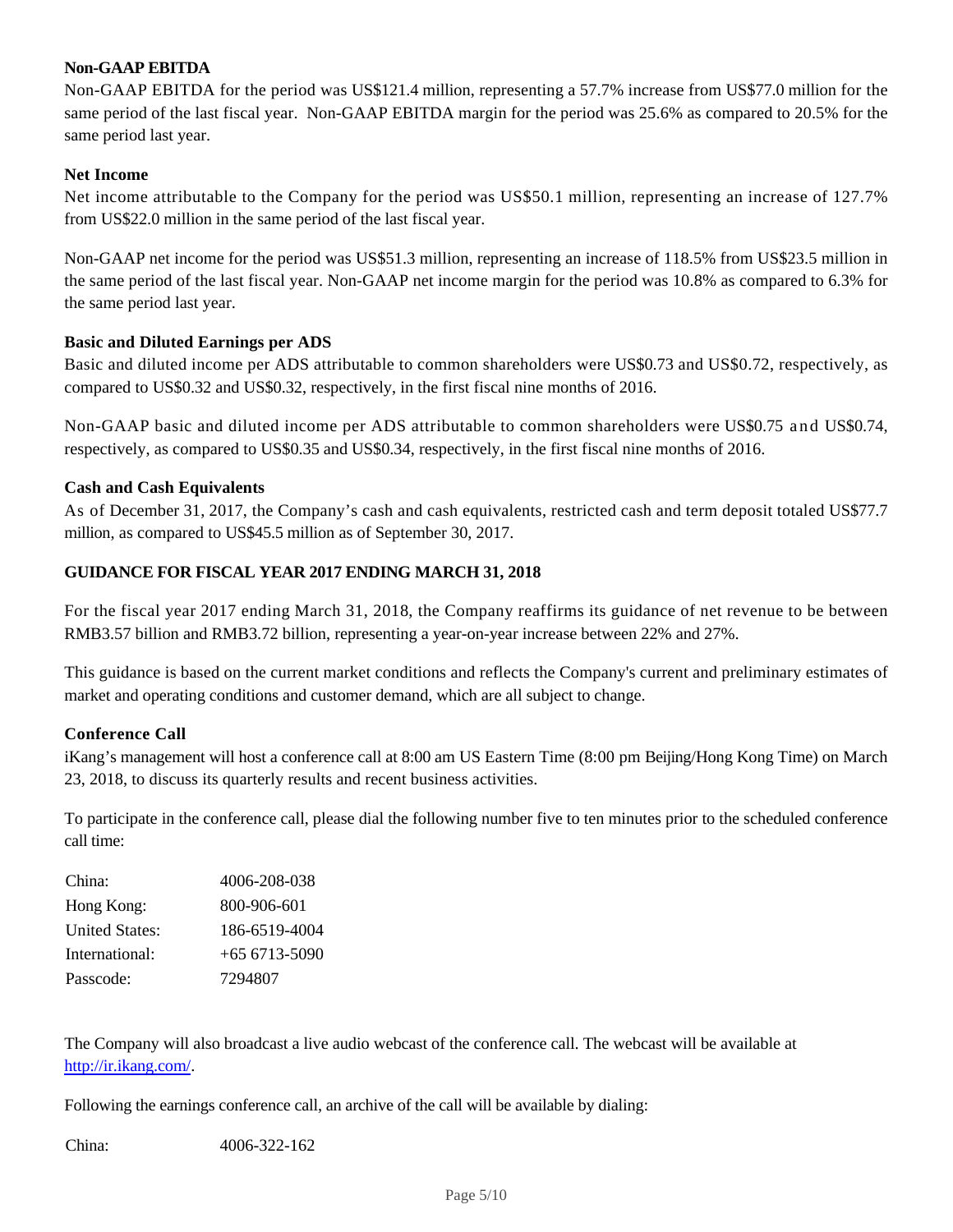| Hong Kong:            | 800-963-117                                  |
|-----------------------|----------------------------------------------|
| <b>United States:</b> | 185-5452-5696                                |
| International:        | $+6128199-0299$                              |
| Replay Passcode:      | 7294807                                      |
| Replay Available      | 11:00 ET March 23, 2018 - 08:59 ET March 31, |
| Date:                 | 2018                                         |

#### **About iKang Healthcare Group, Inc.**

iKang Healthcare Group, Inc. is one of the largest providers in China's fast-growing private preventive healthcare space through its nationwide healthcare services network.

iKang's nationwide integrated network of multi-brand self-owned medical centers and third-party facilities, provides comprehensive and high-quality preventive healthcare solutions across China, including medical examination, disease screening, outpatient service and other value-added services. iKang's customer base primarily comprises corporate clients, who contract with iKang to deliver medical examination services to their employees and clients, and receive these services at pre-agreed rates. iKang also directly markets its services to individual customers. In the fiscal year ended December 31, 2017, iKang served a total of 5.64 million customer visits under both corporate and individual programs.

As of March 22, 2018, iKang has a nationwide network of 110 self-owned medical centers, covering 33 of China's most affluent cities: Beijing, Shanghai, Guangzhou, Shenzhen, Chongqing, Tianjin, Nanjing, Suzhou, Hangzhou, Chengdu, Fuzhou, Jiangyin, Changzhou, Wuhan, Changsha, Yantai, Yinchuan, Weihai, Weifang, Shenyang, Xi'an, Wuhu, Guiyang, Ningbo, Foshan, Jinan, Bijie, Qingdao, Wuxi, Kaili, Mianyang and Zhenjiang, as well as Hong Kong. iKang has also extended its coverage to over 200 cities by contracting with over 400 third-party facilities, which include select independent medical examination centers and hospitals across all of China's provinces, creating a nationwide network that allows iKang to serve its customers in markets where it does not operate its own medical centers.

#### **Forward-looking Statements**

This press release contains forward-looking statements. These statements, including management quotes and business outlook, are made under the "safe harbor" provisions of the U.S. Private Securities Litigation Reform Act of 1995. These forward-looking statements can be identified by terminology such as "will," "estimate," "project," "predict," "believe," "expect," "anticipate," "intend," "potential," "plan," "goal" and similar statements. iKang may also make written or oral forward-looking statements in its periodic reports to the U.S. Securities and Exchange Commission, in its annual report to shareholders, in press releases and other written materials and in oral statements made by its officers, directors or employees to third parties. Such statements involve certain risks and uncertainties that could cause actual results to differ materially from those expressed or implied in the forward-looking statements. These forward-looking statements include, but are not limited to, statements about: the Company's goals and strategies; its future business development, financial condition and results of operations; its ability to retain and grow its customer base and network of medical centers; the growth of, and trends in, the markets for its services in China; the demand for and market acceptance of its brand and services; competition in its industry in China; relevant government policies and regulations relating to the corporate structure, business and industry; fluctuations in general economic and business conditions in China. Further information regarding these and other risks is included in iKang's filing with the Securities and Exchange Commission. iKang undertakes no duty to update any forward-looking statement as a result of new information, future events or otherwise, except as required under applicable law.

#### **IR Contact:**

iKang Healthcare Group, Inc. Christy Xie Director of Investor Relations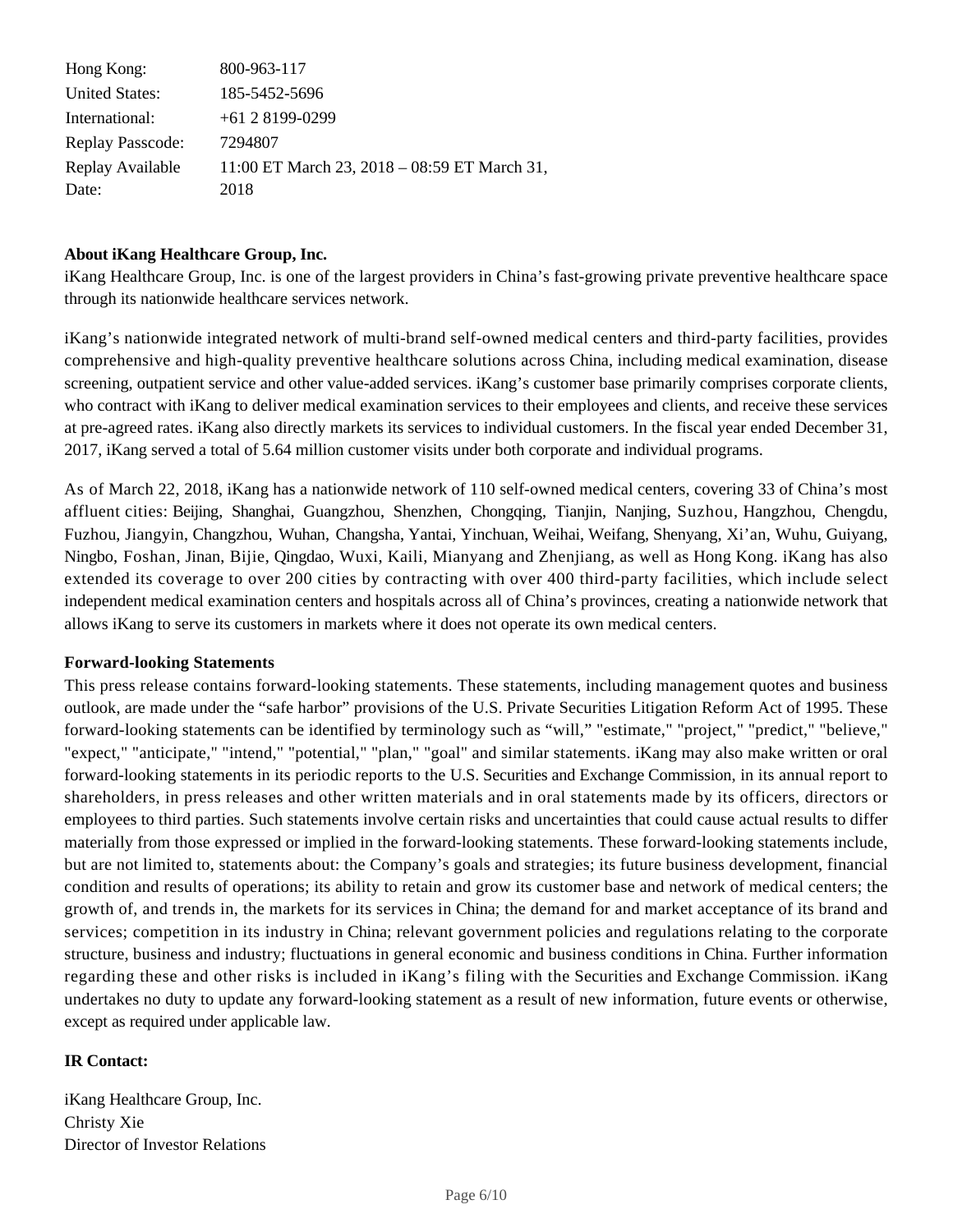Tel: +86 10 5320 8599 Email: ir@ikang.com Website: www.ikanggroup.com

FleishmanHillard Email: ikang@fleishman.com

## **IKANG HEALTHCARE GROUP, INC. CONDENSED CONSOLIDATED BALANCE SHEETS (In thousands of US dollars, except share data and per share data)**

**(Unaudited)**

|                                                                                                                                                        | As of<br>2017 | As of<br>March 31, December 31,<br>2017 |
|--------------------------------------------------------------------------------------------------------------------------------------------------------|---------------|-----------------------------------------|
| <b>ASSETS</b>                                                                                                                                          |               |                                         |
| Current assets:                                                                                                                                        |               |                                         |
| Cash and cash equivalents                                                                                                                              | \$64,898      | \$77,671                                |
| Restricted cash                                                                                                                                        | 392           |                                         |
| Term deposits                                                                                                                                          | 4,359         |                                         |
| Accounts receivable, net of allowance for doubtful accounts of \$14,261 and \$20,530 as of<br>March 31, 2017 and December 31, 2017, respectively       | 79,576        | 157,361                                 |
| Inventories                                                                                                                                            | 6,781         | 9,269                                   |
| Deferred tax assets-current                                                                                                                            | 9,635         | 12,724                                  |
| Amount due from related parties                                                                                                                        | 4,538         | 4,698                                   |
| Prepaid expenses and other current assets                                                                                                              | 49,736        | 67,903                                  |
| Total current assets                                                                                                                                   | \$219,915     | \$329,626                               |
| Property and equipment, net                                                                                                                            | \$163,081     | \$170,146                               |
| Acquired intangible assets, net                                                                                                                        | 25,852        | 22,863                                  |
| Goodwill                                                                                                                                               | 107,237       | 114,200                                 |
| Long-term investments                                                                                                                                  | 180,758       | 188,814                                 |
| Deferred tax assets-non-current                                                                                                                        | 16,698        | 21,335                                  |
| Rental deposit and other non-current assets                                                                                                            | 14,950        | 19,190                                  |
| <b>TOTAL ASSETS</b>                                                                                                                                    | \$728,491     | \$866,174                               |
| LIABILITIES, MEZZANINE AND EQUITY<br>Current liabilities:<br>Accounts payable (including accounts payable of the consolidated VIEs without recourse to |               |                                         |

iKang Healthcare Group, Inc. of \$34,637 and \$47,226 as of March 31, 2017 and December 31, \$ 39,892 \$ 55,989 2017, respectively) Accrued expenses and other current liabilities (including accrued expenses and other current

liabilities of the consolidated VIEs without recourse to iKang Healthcare Group, Inc. of \$48,910 59,278 89,020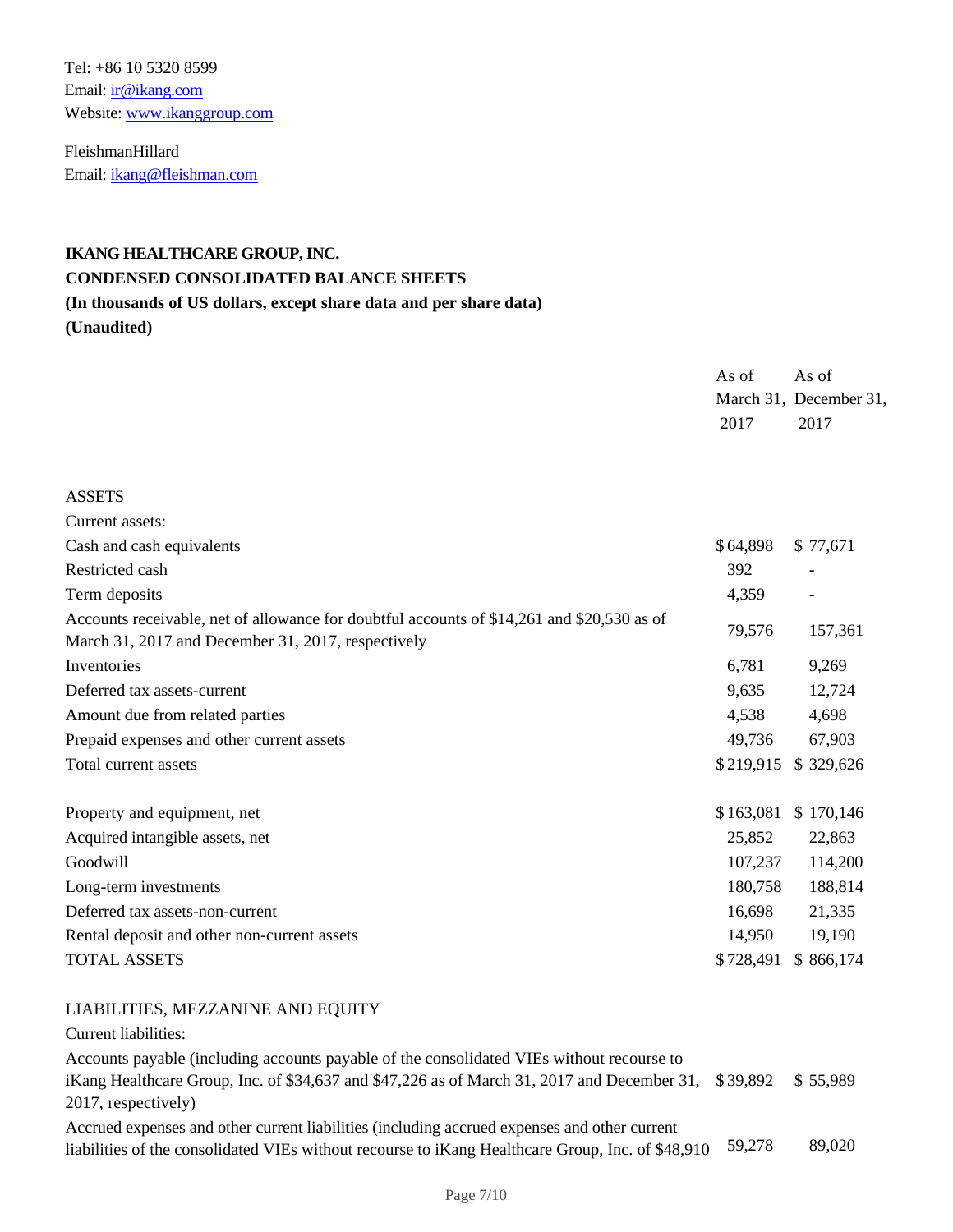| and \$73,595 as of March 31, 2017 and December 31, 2017, respectively)                                                           |           |                     |
|----------------------------------------------------------------------------------------------------------------------------------|-----------|---------------------|
| Income tax payable (including income tax payable of the consolidated VIEs without recourse to                                    |           |                     |
| iKang Healthcare Group, Inc. of \$6,414 and \$21,785 as of March 31, 2017 and December 31,                                       | 11,951    | 29,906              |
| 2017, respectively)                                                                                                              |           |                     |
| Deferred revenues (including deferred revenues of the consolidated VIEs without recourse to                                      |           |                     |
| iKang Healthcare Group, Inc. of \$57,361 and \$80,804 as of March 31, 2017 and December 31,                                      | 64,740    | 87,690              |
| 2017, respectively)                                                                                                              |           |                     |
| Short term borrowings (including short term borrowings of the consolidated VIEs without                                          |           |                     |
| recourse to iKang Healthcare Group, Inc. of \$111,299 and \$168,399 as of March 31, 2017 and<br>December 31, 2017, respectively) | 111,299   | 168,399             |
| Total current liabilities                                                                                                        |           | \$287,160 \$431,004 |
|                                                                                                                                  |           |                     |
| Long-term borrowings (including long term borrowings of the consolidated VIEs and VIEs'                                          |           |                     |
| subsidiaries without recourse to iKang Healthcare Group, Inc. of \$101,697 and \$10,836 as of                                    | 101,697   | 10,836              |
| March 31, 2017 and December 31, 2017, respectively)                                                                              |           |                     |
| Deferred tax liabilities-non-current (including deferred tax liabilities non-current of the                                      |           |                     |
| consolidated VIEs without recourse to iKang Healthcare Group, Inc. of \$7,009 and \$5,171 as of 7,229                            |           | 6,163               |
| March 31, 2017 and December 31, 2017, respectively)                                                                              |           |                     |
| Long term payables                                                                                                               |           | 9,222               |
| <b>TOTAL LIABILITIES</b>                                                                                                         |           | \$396,086 \$457,225 |
|                                                                                                                                  |           |                     |
| Equity:                                                                                                                          |           |                     |
| Total iKang Healthcare Group, Inc. shareholders' equity                                                                          | 312,437   | 383,916             |
| Non-controlling interests                                                                                                        | 19,968    | 25,033              |
| <b>TOTAL EQUITY</b>                                                                                                              | \$332,405 | \$408,949           |
|                                                                                                                                  |           |                     |
| TOTAL LIABILITIES AND EQUITY                                                                                                     |           | \$728,491 \$866,174 |

## **IKANG HEALTHCARE GROUP, INC. CONDENSED CONSOLIDATED STATEMENTS OF OPERATIONS (In thousands of US dollars, except share data and per share data) (Unaudited)**

|                  | Three-month periods<br>ended December 31 |           | Nine-month periods<br>ended December 31 |           |
|------------------|------------------------------------------|-----------|-----------------------------------------|-----------|
|                  |                                          |           |                                         |           |
|                  | 2016<br>2017                             |           | 2016                                    | 2017      |
|                  |                                          |           |                                         |           |
| Net revenues     | \$154,569                                | \$206,390 | \$375,556                               | \$474,406 |
| Cost of revenues | 81,426                                   | 101,448   | 203,559                                 | 250,427   |
| Gross profit     | \$73,143                                 | \$104,942 | \$171,997                               | \$223,979 |

Operating expenses: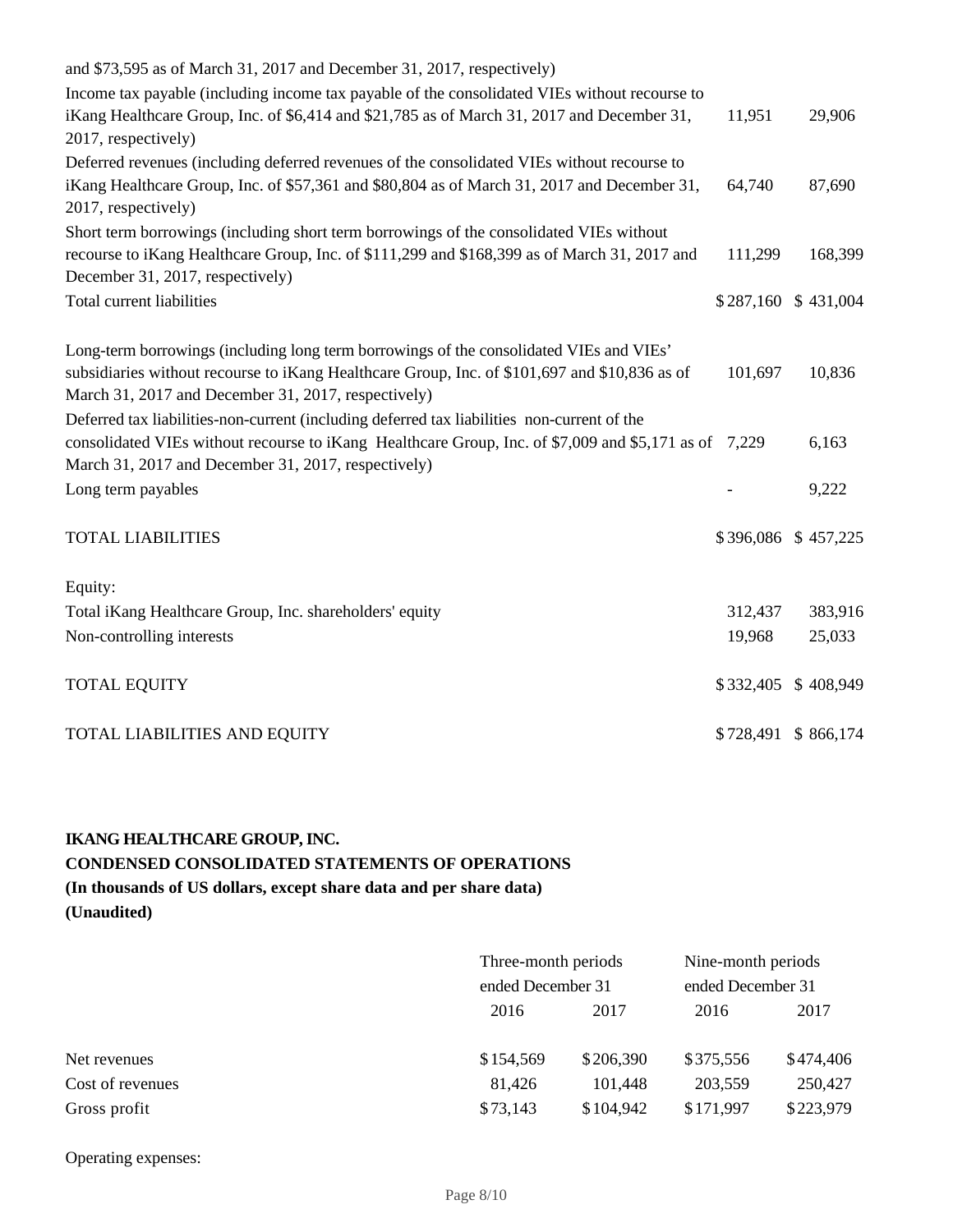| Selling and marketing expenses                                                              | \$21,518   | \$32,586               | \$56,443                              | \$71,508   |
|---------------------------------------------------------------------------------------------|------------|------------------------|---------------------------------------|------------|
| General and administrative expenses                                                         | 23,864     | 23,783                 | 65,009                                | 61,085     |
| Research and development expenses                                                           | 851        | 835                    | 2,485                                 | 2,301      |
| Total operating expenses                                                                    | \$46,233   | \$57,204               | \$123,937                             | \$134,894  |
| Income from operations                                                                      | \$26,910   | \$47,738               | \$48,060                              | \$89,085   |
| Interest expense                                                                            | 4,370      | 10,036                 | 10,733                                | 16,291     |
| Interest income                                                                             | 188        | 64                     | 801                                   | 305        |
| Income before income tax expenses and loss from equity<br>method investments                | \$22,728   | \$37,766               | \$38,128                              | \$73,099   |
| Income tax expenses                                                                         | 5,682      | 9,478                  | 9,532                                 | 18,400     |
| Loss from equity method investments                                                         | (2,920)    | (350)<br>$\mathcal{L}$ | (6,082)<br>$\mathcal{L}$<br>$\lambda$ | (2,775)    |
| Net income                                                                                  | \$14,126   | \$27,938               | \$22,514                              | \$51,924   |
| Less: Net income attributable to non-controlling interest                                   | 90         | 848                    | 491                                   | 1,780      |
| Net income attributable to iKang Healthcare Group, Inc.                                     | \$14,036   | \$27,090               | \$22,023                              | \$50,144   |
| Net income attributable to common shareholders of iKang<br>Healthcare Group, Inc.           | \$14,036   | \$27,090               | \$22,023                              | \$50,144   |
| Net income per share attributable to common shareholders of<br>iKang Healthcare Group, Inc. |            |                        |                                       |            |
| <b>Basic</b>                                                                                | \$0.41     | \$0.79                 | \$0.65                                | \$1.46     |
| Diluted                                                                                     | \$0.41     | \$0.78                 | \$0.64                                | \$1.45     |
| Net income per ADS (one common share equals to two<br>ADS <sub>s</sub> )                    |            |                        |                                       |            |
| <b>Basic</b>                                                                                | \$0.21     | \$0.39                 | \$0.32                                | \$0.73     |
| Diluted                                                                                     | \$0.20     | \$0.39                 | \$0.32                                | \$0.72     |
| Weighted average shares used in calculating net income per<br>common share                  |            |                        |                                       |            |
| <b>Basic</b>                                                                                | 34,091,668 | 34,314,565             | 34,010,851                            | 34,266,628 |
| Diluted                                                                                     | 34,563,876 | 34,672,162             | 34,484,412                            | 34,610,248 |

## **IKANG HEALTHCARE GROUP, INC.**

## **RECONCILIATION OF GAAP AND NON-GAAP RESULTS**

**(In thousands of US dollars, except share data and per share data)**

**(Unaudited)**

| Three-month | Nine-month |
|-------------|------------|
| periods     | periods    |